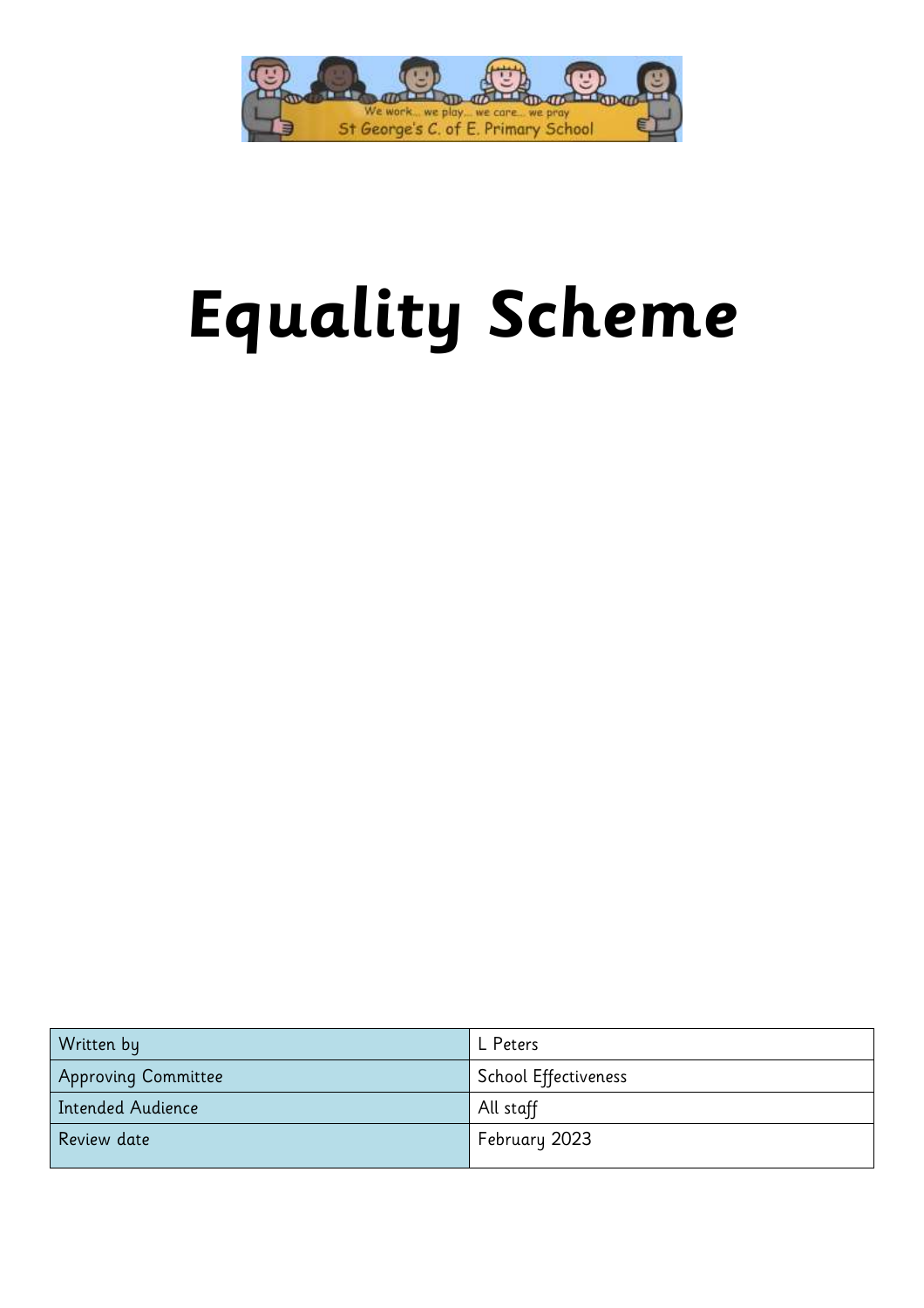This is a revised single Equalities Scheme for *St George's CE Primary School*. This document sets out our school's overall commitment to equality, diversity, human rights and community cohesion, which permeates in all our policies and procedures. It aims to ensure that everyone who comes into contact with our school community is valued and respected. It aims to promote equality of opportunity and eliminate unlawful discrimination harassment or victimisation. It contains an approach to all the groups of people with protected characteristics identified by the Equality Act 2010. It also sets out our specific school objectives and it outlines how the school will incorporate the scheme within our day-to-day school life.

Our scheme includes our whole school; i.e. pupils, staff, governors, parents and carers and all those within our extended school community, such as neighbouring schools and learning organisations.

Whilst the document also serves to outline our statutory duties under the Equality Act 2010, more importantly it allows us to focus on making our school a fair, respectful and inclusive place, with an aim to improve outcomes that matter to our school community.

Signed by Headteacher:

Name: Jane Tyers Signed: Date: February 2022

Signed by Chair of Governors

Name: D. Burton Signed: Date: February 2022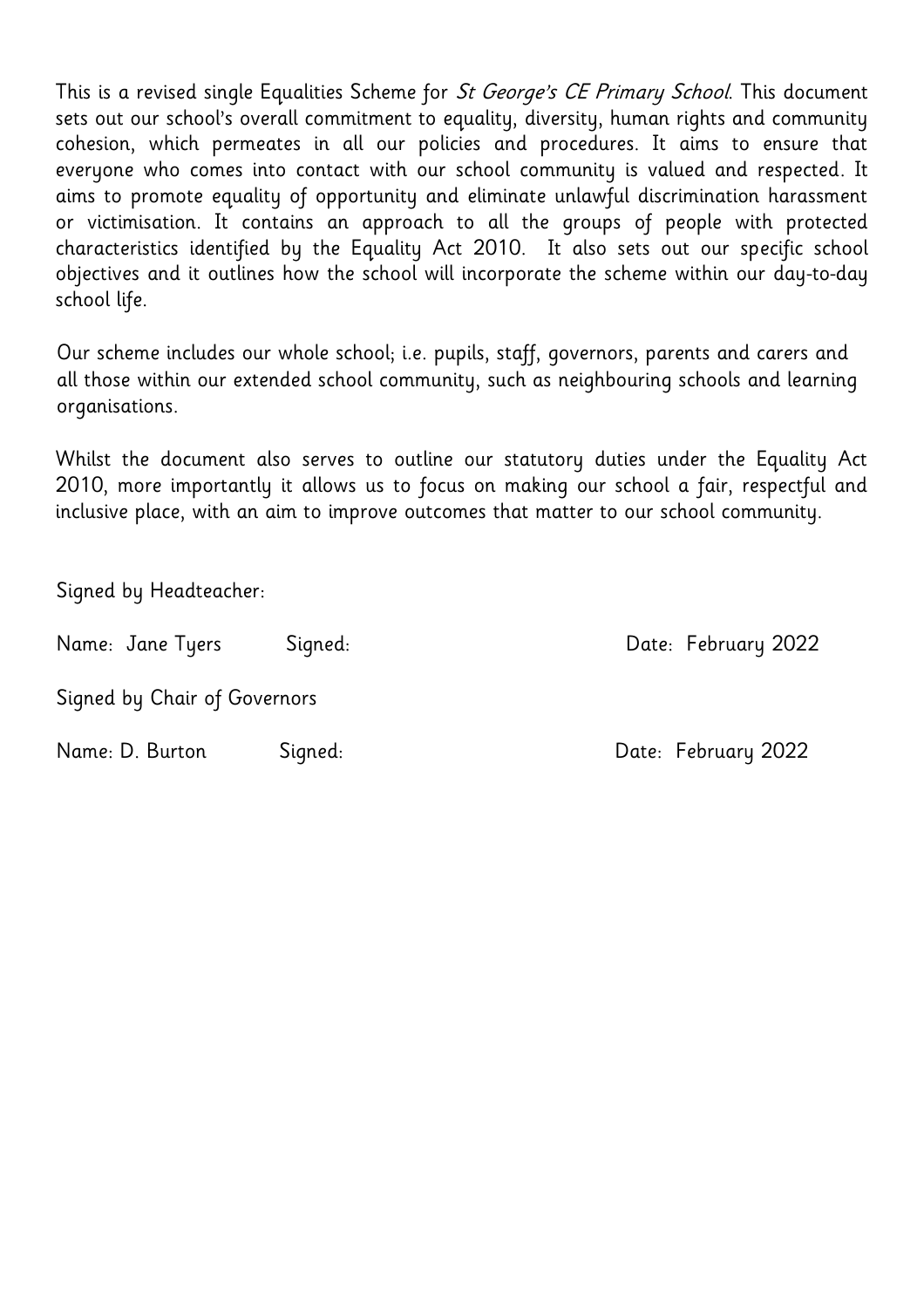# **2. Introduction**

The role of an Equalities Scheme is to visibly set out our priorities for action to improve chances, choices and outcomes in the lives of different groups of people and measure how we are doing to attain them.

The Equality Act 2010 covers discrimination, harassment and victimisation because of **age, disability, gender reassignment, marriage and civil partnerships, pregnancy and maternity, race, religion or belief, sex and sexual orientation**. These categories of people are listed as protected groups because of their characteristics. There is recognition of the complexity of multiple identities and therefore multiple needs and disadvantage. Our equality scheme includes our priorities and actions to eliminate discrimination and harassment from these protected characteristics as well as promoting a culture of human rights, respect and dignity.

The duties apply to staff, pupils and people using the services of the school, such as parents and the wider community.

Our school recognises our responsibilities with regard to the Equality Act 2010. The three areas which we are required to address are:

- Eliminate discrimination and other conduct that is prohibited by the Act,
- Advance equality of opportunity between people who share a protected characteristic and people who do not share it,
- $\quad \quad$  Foster good relations across all characteristics $^1$  between people who share a protected characteristic and people who do not share it.

To further these aims, the school should choose and publish equality objectives.

# **3. School Values, Ethos/Mission Statement**

Our aim is to provide education for all, acknowledging that the society within which we live is enriched by diversity. We strive to ensure that the culture and ethos of the school reflects and celebrates the diversity of ALL members of the school and wider community. We also seek to ensure that everyone is equally valued and treats one another with respect and fairness. Pupils and other members of the school community will be provided with the opportunity to experience, understand and celebrate diversity.

At St George's CE Primary School we:

- Recognise each person's uniqueness and individual needs and encourage him/her to take full advantage of all school life can offer.
- Provide a safe environment, which nurtures a love of learning and for life itself and which enables each person to have increased aspirations.
- Provide a varied curriculum, which is both broad and balanced and is enhanced with variety of enrichment events and after school activities.
- Provide for all aspects of children's /staff development to enable each pupil/staff member to achieve his/her full potential.
- Provide boys and girls from all social and cultural backgrounds, irrespective of ability, the same educational opportunities.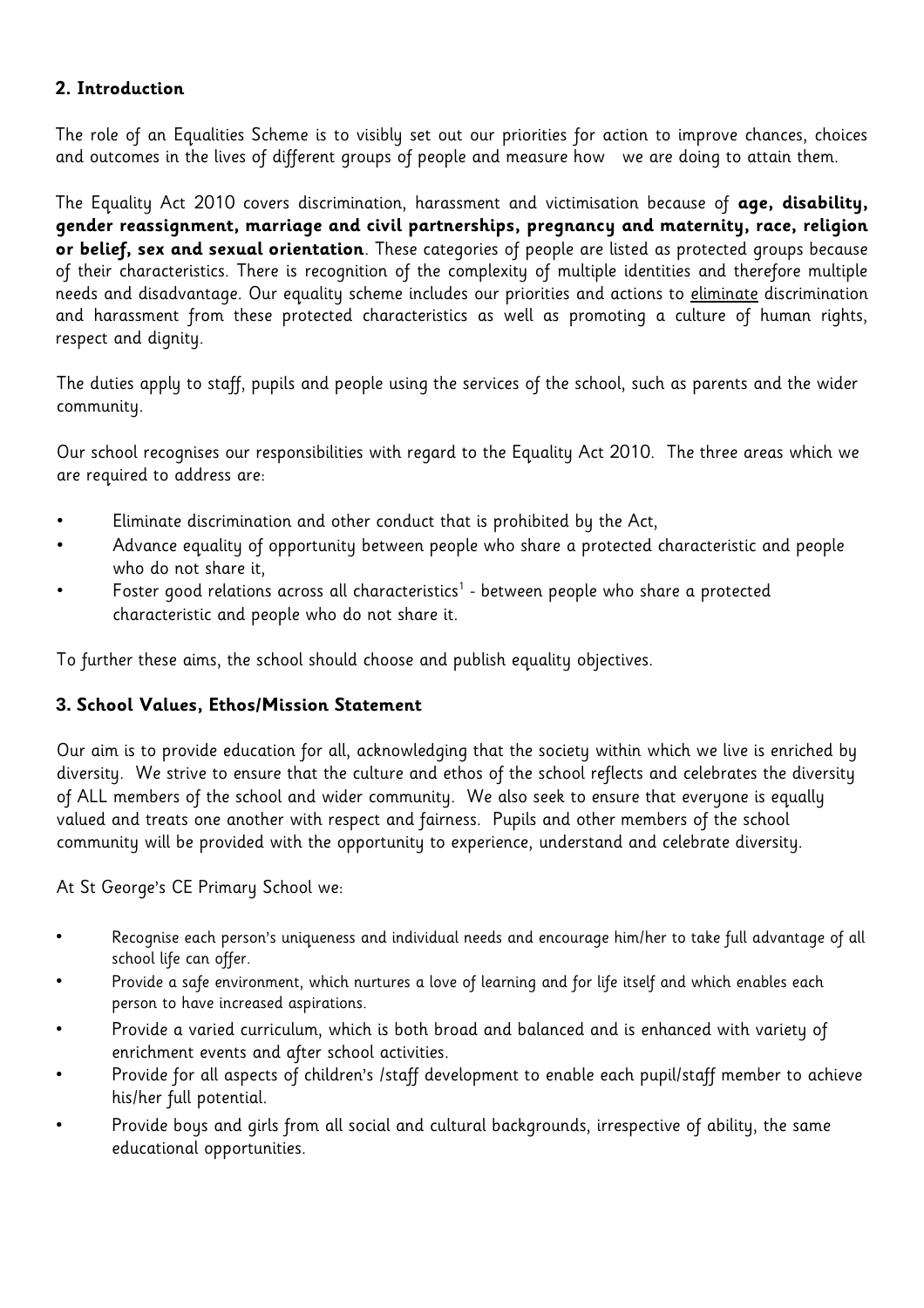It is the school's aim that pupils:

- Are numerate and literate, and can apply these skills in everyday situation.
- Have a wide range of knowledge and skill at an appropriate level, reflecting the broad curriculum provided by the school.
- Explore a wide range of the school's extra-curricular activities and that non-vocational and leisure interests emerge.
- Gain a sense of satisfaction from personal achievement and become self -motivated 'learners' (in the widest sense)
- Appreciate the conventions of social behaviour.
- Have a sense of responsibility towards others and accept responsibility for their own actions/behaviour.
- Have a positive self-image whilst holding realistic perception of their strengths and weaknesses.
- Accept personal limitations and those of other people.
- Respect the rights and values of others i.e. a different point of view, personality, value system, taste, faith.

At St George's we strive to forge learning links with other schools, nurseries and our named secondary school The Albion Academy. We aim to develop links with the community into the school, to make visits to the community from the school.

# **Community Cohesion**

# **What do we mean by Community Cohesion?**

St George's CE Primary School adopts the Department for Education definition of community cohesion to mean working towards a society in which:

- There is a common vision and sense of belonging by all communities and the diversity of people's backgrounds and circumstances is appreciated and valued
- Similar life opportunities are available to all, and
- Strong and positive relationships exist and continue to be developed in the workplace, in schools and in the wider community.

We have a responsibility to promote community cohesion, developing good relations across different cultures, ethnic, religious and non-religious and socio economic groups.

# **Our commitment**

For a number of years, we have been committed to promoting community cohesion as part of the response to the legal duties outlined in previous legislation.

We understand that Community Cohesion is the process that should happen in all communities to ensure that different groups and individual people get on well together. It should also allow for new communities and existing communities to adapt and integrate with one another.

The school will promote community cohesion within a number of dimensions including:

- the school community
- the community within which the school is located
- the community of Britain
- the global community.

#### **Our achievements**

- Our school ethos, assemblies and curriculum promote respect for others, democracy and valuing others.
- Awareness days/months eg: Black History Month
- An inclusive ethos
- Broad and balanced curriculum for all pupils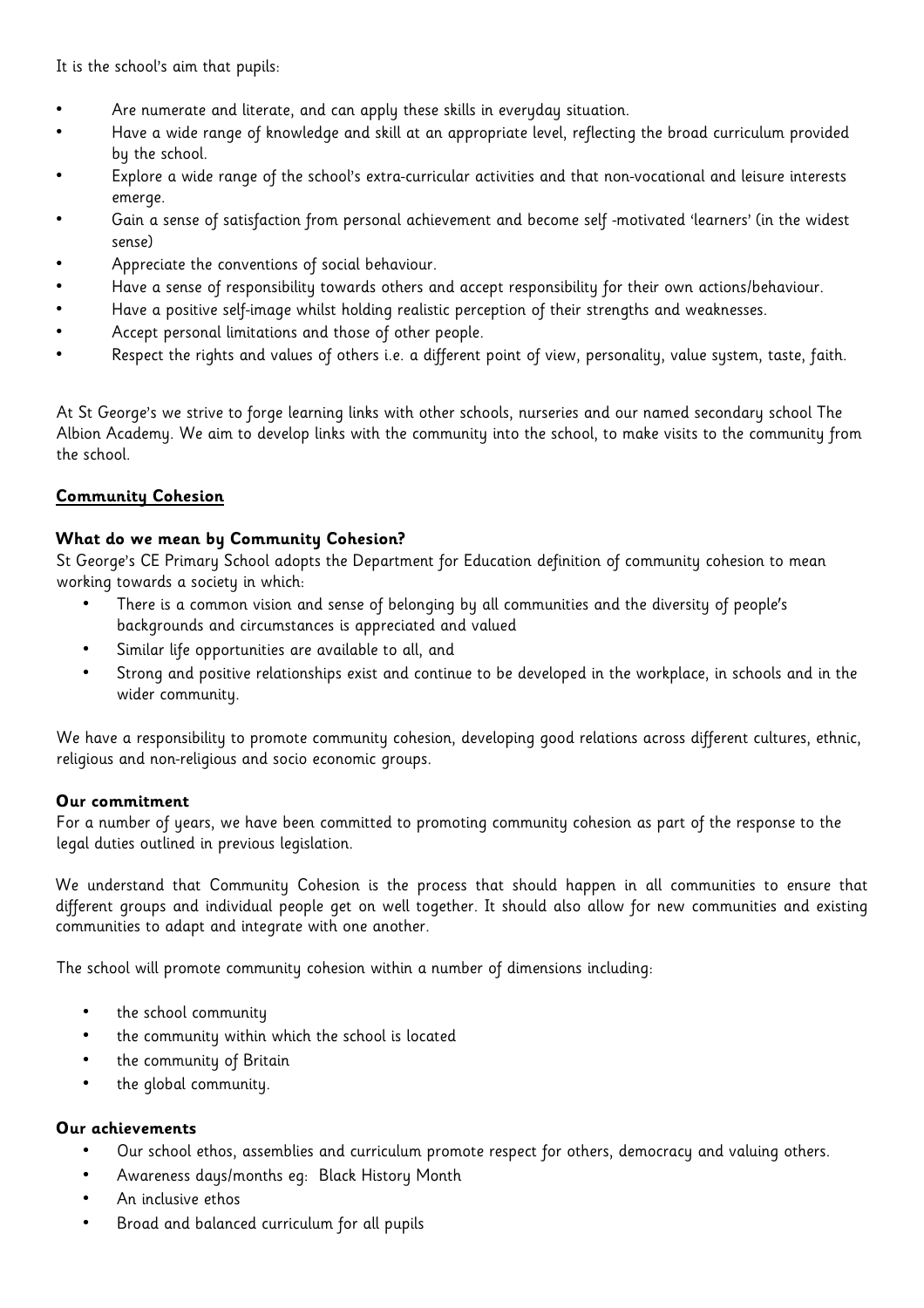- Early identification of barriers to learning and participation
- High expectations and suitable targets for all pupils
- Training for staff is in line with school priorities. The equality agenda is discussed via staff meetings and briefings.

We recognise that our school has a responsibility for educating children who will live and work in a country which is diverse in terms of culture, religions or beliefs, ethnicities and social backgrounds. We understand that we have a duty to eliminate unlawful racial discrimination and to promote equality of opportunity and good relations between people and different groups – Age, sexual orientation, religion and belief.

# **4. School Profile**

St George's CE Primary School was opened in 1976 and is set in extensive grounds with a large playground. There is a large playing field, with an embankment and several large outdoor areas for EYFS.

St George's CE Primary School is an average sized school serving an urban area, close to Salford city centre.

| Number of pupils                  | 224                                 |
|-----------------------------------|-------------------------------------|
| Free school meals eligibility (%) | 62.9%                               |
| Special educational needs         |                                     |
| SEN support                       | 17.8% (40 children)                 |
| <b>EHCP</b>                       | 0.89% (2 children)                  |
| Social deprivation                | High deprivation levels in the area |
| Number of teachers                | 12                                  |
| Number of teaching assistants     | 12                                  |
| Other staff                       | 13                                  |

St George's is an inclusive school. We aim to engender a sense of community and belonging, and to offer new opportunities to learners which take account of their valued life experiences and needs.

Attainment on entry is below national age-related expectations. Attendance is below national average.

We believe in equality of opportunity for all learners whatever their age, gender, ethnicity, impairment, attainment and background. We pay particular attention to the provision for and achievement of different groups of learners, particularly those that are vulnerable in some way which may include.

- Girls and boys, men and women
- Minority ethnic and faith groups
- Travellers, asylum seekers and refugees
- Learners who needs support to learn English as an additional language (EAL)
- Learners with special educational or additional needs including dyslexia, ASD, ADHD
- Learners who are disabled
- Those who are gifted and talented
- Those who are looked after by the local authority
- Others such as those who are sick, those who are young carers, those who are in families under stress
- Any learners who are at risk of disaffection or exclusion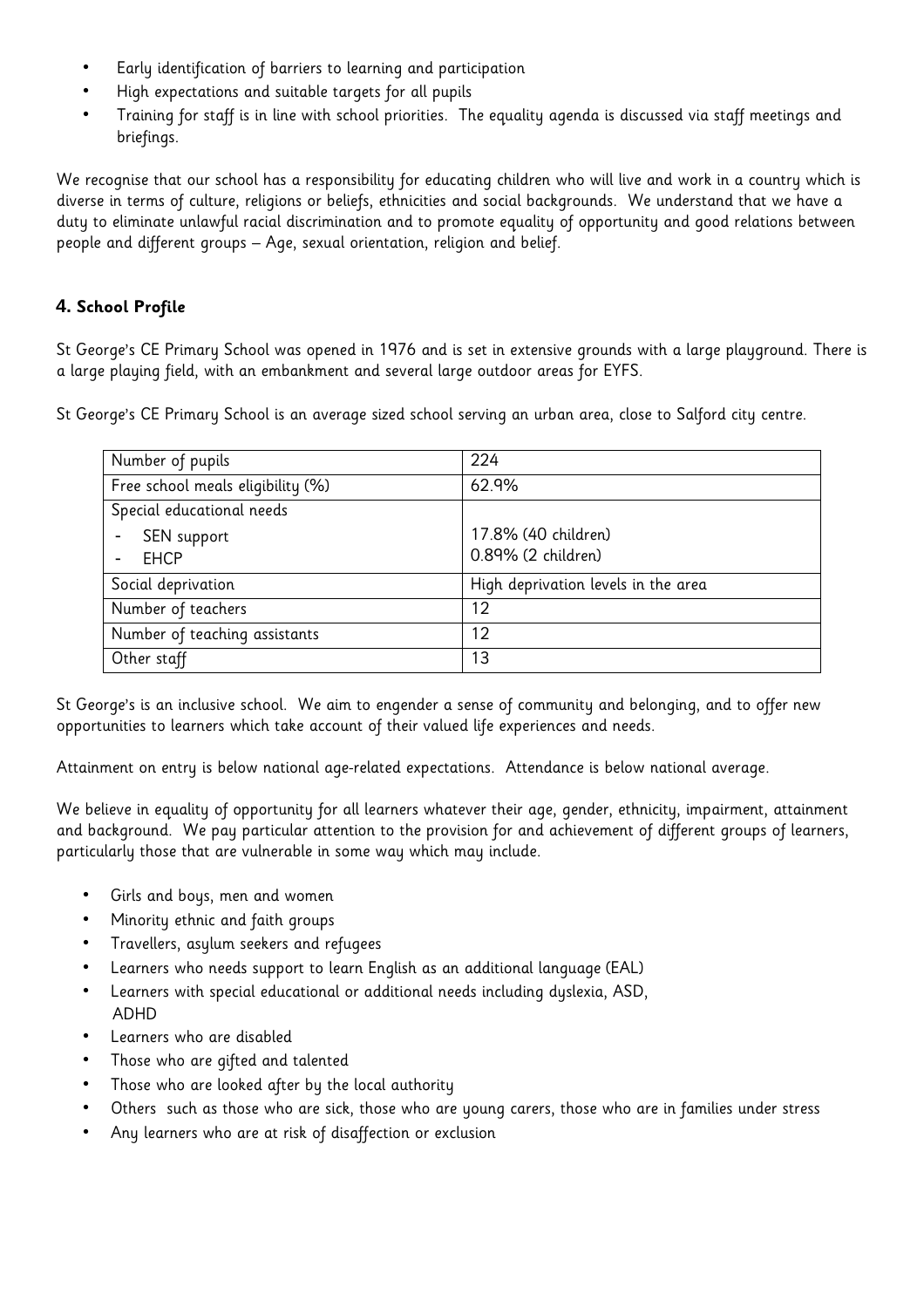# **5. Equalities Objectives**

Having outlined our school's current strengths and challenges, we have identified the following priority areas which we feel will make a significant difference to our school community and ensure real, tangible outcomes.

| Objective                                                                                                                                                                         | Activity                                                                                                                                                                                                                                              |                                                                                                                                                | Outcome sought                                                                                                                                                                                                                                         |                      | Person                   | Reporting     |
|-----------------------------------------------------------------------------------------------------------------------------------------------------------------------------------|-------------------------------------------------------------------------------------------------------------------------------------------------------------------------------------------------------------------------------------------------------|------------------------------------------------------------------------------------------------------------------------------------------------|--------------------------------------------------------------------------------------------------------------------------------------------------------------------------------------------------------------------------------------------------------|----------------------|--------------------------|---------------|
|                                                                                                                                                                                   |                                                                                                                                                                                                                                                       |                                                                                                                                                |                                                                                                                                                                                                                                                        |                      | responsible              | $\mathsf{to}$ |
| Implementation of Equality scheme                                                                                                                                                 | newsletter and staff meetings.<br>and staff meetings.                                                                                                                                                                                                 | Publish and promote the Equality Plan through the school website,<br>All staff and governors are aware of this plan through governors meetings | Parents & school community are aware<br>of the Equality Scheme<br>Staff are familiar with the principles of the<br>Equality Plan and use them when planning<br>lessons, creating class room displays etc                                               |                      | HT                       | Governors     |
| Active celebration of different<br>faiths and cultures.                                                                                                                           | Timetable of assemblies to reflect special times of the year for different<br>cultures.<br>RE curriculum for all classes to reflect diversity of religions                                                                                            |                                                                                                                                                | The profile of diversity is raised through<br>pupils learning about different Cultures'<br>beliefs<br>Increased awareness and tolerance of<br>different communities.                                                                                   |                      | All CTs and<br><b>LP</b> | <b>HT</b>     |
| To develop the representation of all<br>cultures and religions within school.                                                                                                     | Timetable of Tuesday assemblies.<br>Welcome display to reflect the cultures and languages within school.<br>'Inspirational People' display.<br>Purchase of diverse books, including inspirational people books to<br>represent a variety of cultures. |                                                                                                                                                | The profile of different cultures is raised<br>within school. Children from all<br>backgrounds and cultures feel represented<br>in school.<br>A variety of genres of books are available<br>and a variety of cultures are represented<br>within these. |                      | LP and CT's              | <b>HT</b>     |
| Gender/Race/<br>Disability                                                                                                                                                        | Ensure that the curriculum promotes role models and heroes that young<br>people positively identify with, which reflects the school's diversity in terms<br>of race, gender and disability.                                                           |                                                                                                                                                | Increase in pupils' participation, confidence<br>and achievement levels<br>Increased participation of girls in sports<br>clubs and out of school sport activities                                                                                      |                      | All staff                | HT/Govs       |
| Identify, respond, challenge and<br>report homophobic, biphobic and<br>transphobic incidents. Report the<br>figures to the Governing body /<br>Local Authority on a termly basis. | The Headteacher and SLT will use the data to assess the impact of the<br>school's response to incidents i.e. have whole school / year group<br>approaches led to a decrease in incidents, can repeat perpetrators be<br>identified.                   |                                                                                                                                                | The number of incidents is reduced.<br>Parents, staff and pupils feel safe.                                                                                                                                                                            |                      | SLT/all staff            | Ht/Govs       |
| Date objectives agreed with Governors:                                                                                                                                            |                                                                                                                                                                                                                                                       | Progress reviewed (to be done annually)                                                                                                        |                                                                                                                                                                                                                                                        | Date next review due |                          |               |
|                                                                                                                                                                                   |                                                                                                                                                                                                                                                       |                                                                                                                                                |                                                                                                                                                                                                                                                        |                      |                          |               |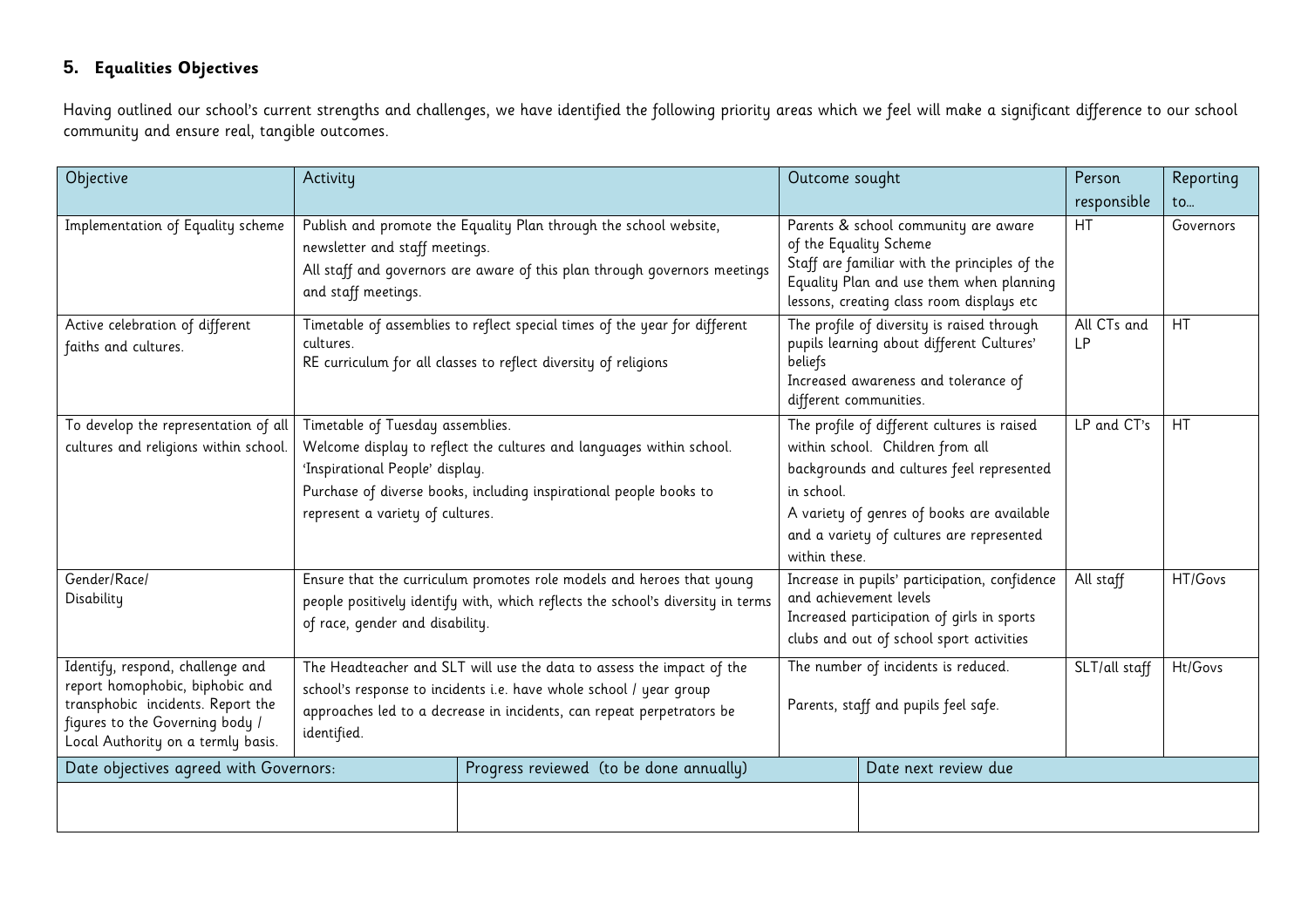#### **6. Accessibility Action Plan**

We continue to make our school as disability friendly and accessible as we can.

Furthermore we continue to record, monitor and review all reasonable adjustments undertaken for staff, pupils, governors, parents and carers.

#### **7. Community Impact Assessments**

In order to test our anti -discriminatory policies and practices and to conduct the equality analysis required by the Equality Act 2010, we will continue to use community impact assessments.

#### **8. Community Cohesion**

We also welcome our duty under the Education and Inspections Act 2006 to promote community cohesion. We will continue to support community cohesion by:-

- Promoting activities that celebrate our common experience as well as those that recognise diversity generally and foster understanding and respect for the culture and faith of all our learners and their families;
- Encouraging learners and their families of all ethnic and faith groups to participate fully in all aspects of school life;
- Using our support for the voluntary and community sector to promote good race relations;
- Countering myths and misinformation that may undermine good community relations;
- Teaching pupils about hate crime and that hate crimes are unacceptable.

# **9. Human Rights**

Our school integrates human rights values and principles into key areas of school life. We recognise the duties and standards expressed in the UN Convention on the Rights of the Child, The UN convention on the Rights of the People with Disabilities and the Human Rights Act 1998. We demonstrate our approach via;

- An overall school-wide atmosphere of equality, dignity, respect, non-discrimination and participation
- A fully democratic, participatory approach to school governance where all members of the school community are involved in decisions that affect them
- Empowerment of students, teachers, staff and governors to meaningfully and equally participate in the creation and implementation of school policies
- Student involvement in debates about change
- An increased sense of inclusivity and interconnectedness that fosters mutual responsibility and local and global understanding and solidarity
- Rich learning experiences about human rights inside and outside of the classroom

# **11. Procurement & Commissioning**

We are required by law to make sure that when we enter into an agreement to purchase goods or services from another organisation to help us provide our services, that organisation will comply with equality legislation. This is a significant factor in selection during any tendering process.

# **12. Roles and Responsibilities for Implementing the Single Equality Scheme**

The Governing Board, Headteacher, Senior Management Team and Line Managers have a responsibility to implement the Single Equality Scheme. They will do this by setting examples and standards of behaviour challenging inappropriate and discriminatory language and behaviour ensuring all members of staff including new members are aware of this scheme. Furthermore;

The Head Teacher will**:** 

- ensure that staff and parents are informed about the Equality Scheme
- ensure that the scheme is implemented effectively
- Encourage staff to give their individual equalities information in monitoring forms annually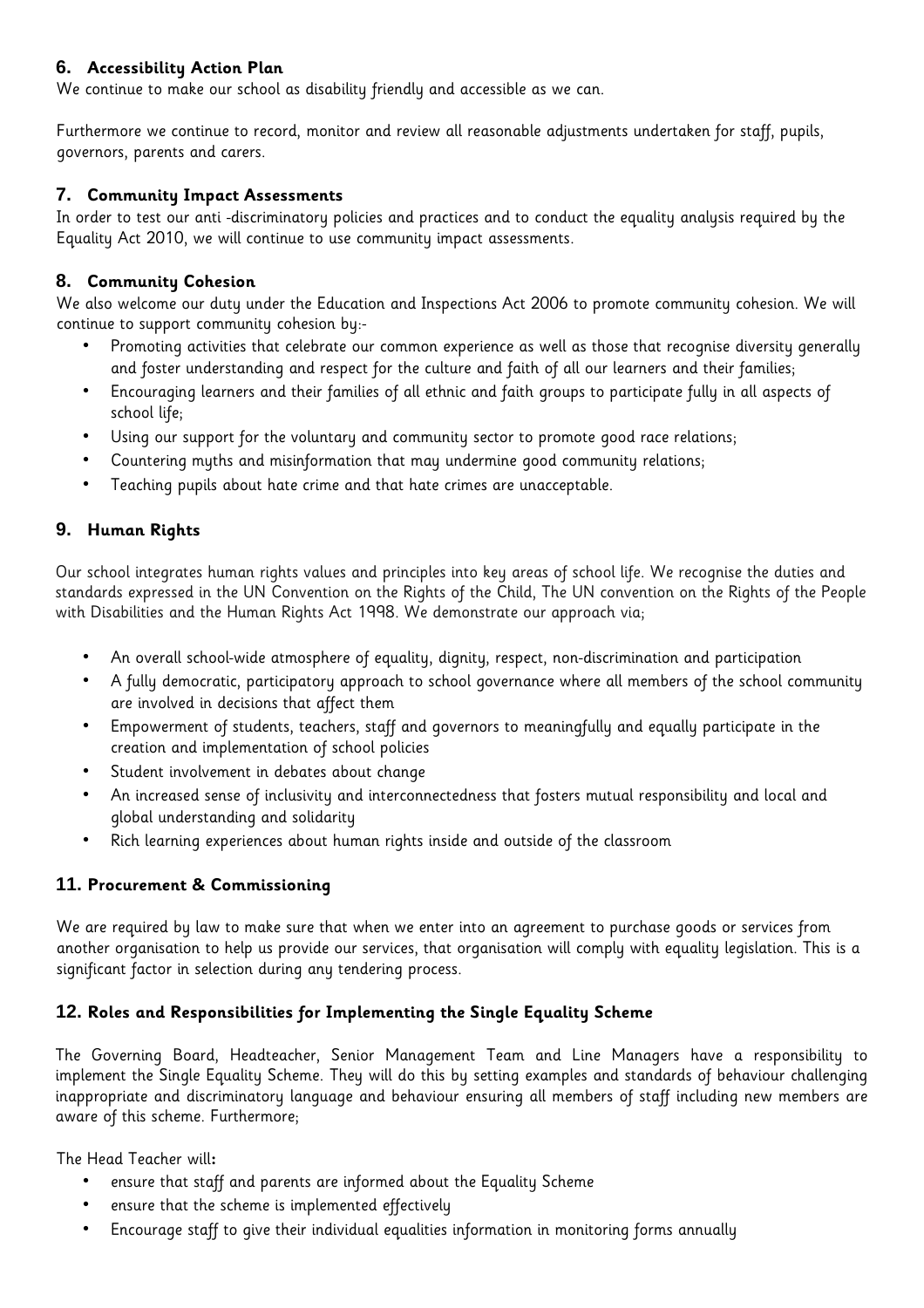- Through knowing the composition of the workforce, aim to identify any areas for development
- manage any day to day issues arising from the Scheme whether for pupils or for the school as an employer
- ensure staff have access to training which helps to implement the Scheme
- monitor the scheme and report to the Governing Board annually, on its progress and effectiveness
- ensure that the Senior leadership team are kept up to date with any development affecting the Scheme/action plan
- provide appropriate support and monitoring for any pupils to whom the Scheme has direct relevance, with assistance from relevant agencies
- evaluate, review and update the Scheme every 3 years

#### The Governing Board will:

- designate a Governor with specific responsibility for the Equality Scheme
- establish that the action plans arising from the Scheme are part of the school improvement plan
- support the headteacher in implementing any actions necessary
- inform and consult with parents about the Scheme
- ensure that the action plans arising from the Scheme are part of the school development plan
- evaluate and review this scheme on a termly basis

#### The Senior Leadership Team will**:**

- have general responsibility for supporting other staff in implementing this Scheme
- provide a lead in the dissemination of information relating to the Scheme
- identify good quality resources and training and development opportunities to support the Scheme
- with the Headteacher, provide advice/support in dealing with any incidents/issues
- assist in implementing reviews of this Scheme as detailed in the school improvement plan

#### Parents/Carers will**:**

- have access to the Scheme
- be encouraged to support the Scheme
- have the opportunity to attend any relevant meetings/awareness raising sessions related to the scheme
- have the right to be informed of any incident related to this Scheme which could directly affect their child

#### School Staff will:

- accept that this is a whole school issue and support the Equality Scheme
- be aware of the Equality Scheme and how it relates to them ,including participating in workforce equalities monitoring
- be aware of the implications of the Scheme for their planning, teaching and learning strategies
- teach pupils to treat each other with respect and dignity and promote the benefits of living in a diverse society
- ensure pupils from all groups are included in all activities and have full access to the curriculum
- challenge inappropriate or discriminatory language or behaviour
- know how to deal with incidents of concern, and how to identify and challenge bias and stereotyping
- know procedures of reporting harassment and bullying
- keep themselves up to date with relevant legislation and attend training and information events organised by the school or LA
- make known any queries or training requirements

#### Pupils will

- have the opportunity to contribute to the Scheme
- be made aware of the Scheme, appropriate to age and ability and how it applies to them
- be expected to act in accordance with the Scheme